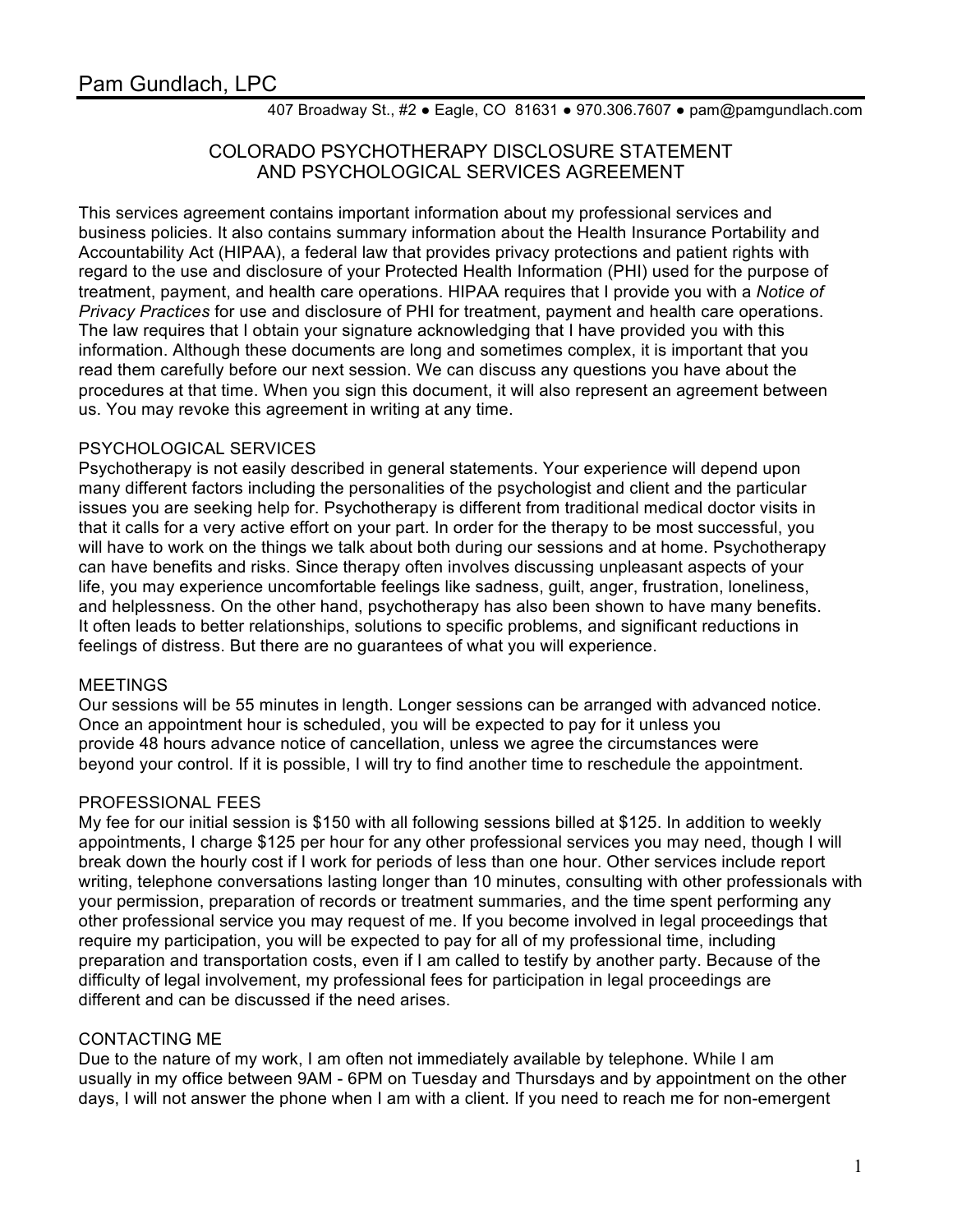reasons outside of our scheduled sessions, please call my office phone number at 970-306-7607 and leave a voice mail. I regularly monitor my voice mail between sessions and I will return your call as soon as I can, generally within 24 hours. Phone calls will usually be returned during regular business hours. I do not generally return phone calls evenings, nights or weekends or when I am on vacation. If I will be unavailable for an extended time, I will provide you with the name of a colleague to contact, if necessary.

You can also contact me by email at pam@pamgundlach.com. Please understand that email is not consistently timely and reliable and confidentiality cannot be assured when you communicate through electronic means. I strive to return all emails but if I haven't replied, please resend the original message because I might not have received it or my spam filter may have inadvertently sent it to my junk mail box. I do not regularly monitor my messages on Facebook or other social media sites I may have an account with, so please do not use social media messaging to contact me.

You can send a text to 970.306.7607 regarding simple scheduling or billing issues only. Do not use text messages for urgent messages or clinical issues.

#### **EMERGENCIES**

Please be aware that I provide non-emergency face-to-face and online psychotherapy services by scheduled appointment. As a solo practitioner in independent practice, I am unable to provide extensive or ongoing emergency care. If you believe that you will need frequent emergency attention between scheduled sessions, please discuss this with me immediately so that I can refer you to a provider who can better serve your needs. If I believe your psychotherapeutic issues are outside of my scope of practice, I am legally required to consult, refer, or terminate treatment. If you are unable to contact me by telephone and you are experiencing an emergency situation, please call 911, or proceed to the nearest hospital emergency room. I do not have admitting privileges at any local hospitals so I can not provide treatment if you are in the emergency room or are admitted to the hospital. Emergency room and hospital treatment may be covered through your insurance or out of pocket and is not connected to my services in any way.

In the event of a life-threatening emergency, do not attempt to reach me before contacting emergency services for help. Please call 911 or go to the nearest emergency room for immediate assistance

If you are having suicidal thoughts or making plans to harm yourself, please call the National Suicide Prevention Lifeline at 1.800.273.TALK (8255) for free 24 hour hotline support. Email is never an appropriate way to contact me in the event of an emergency as I can not control when I will receive your email.

#### LIMITS ON CONFIDENTIALITY

The law protects the privacy of all communications between a client and a psychologist. In most situations, I can only release information about your treatment to others if you sign a written Authorization form that meets certain legal requirements imposed by HIPAA. There are other situations that require only that you provide written, advance consent. Your signature on this Agreement provides consent for those activities, as follows:

- I may occasionally find it helpful to consult other health and mental health professionals about a case. During a consultation, I make every effort to avoid revealing the identity of my patient. The other professionals are also legally bound to keep the information confidential.
- If you don't object, I will not tell you about these consultations unless I feel that it is important to our work together. I will note all consultations in your Clinical Record (which is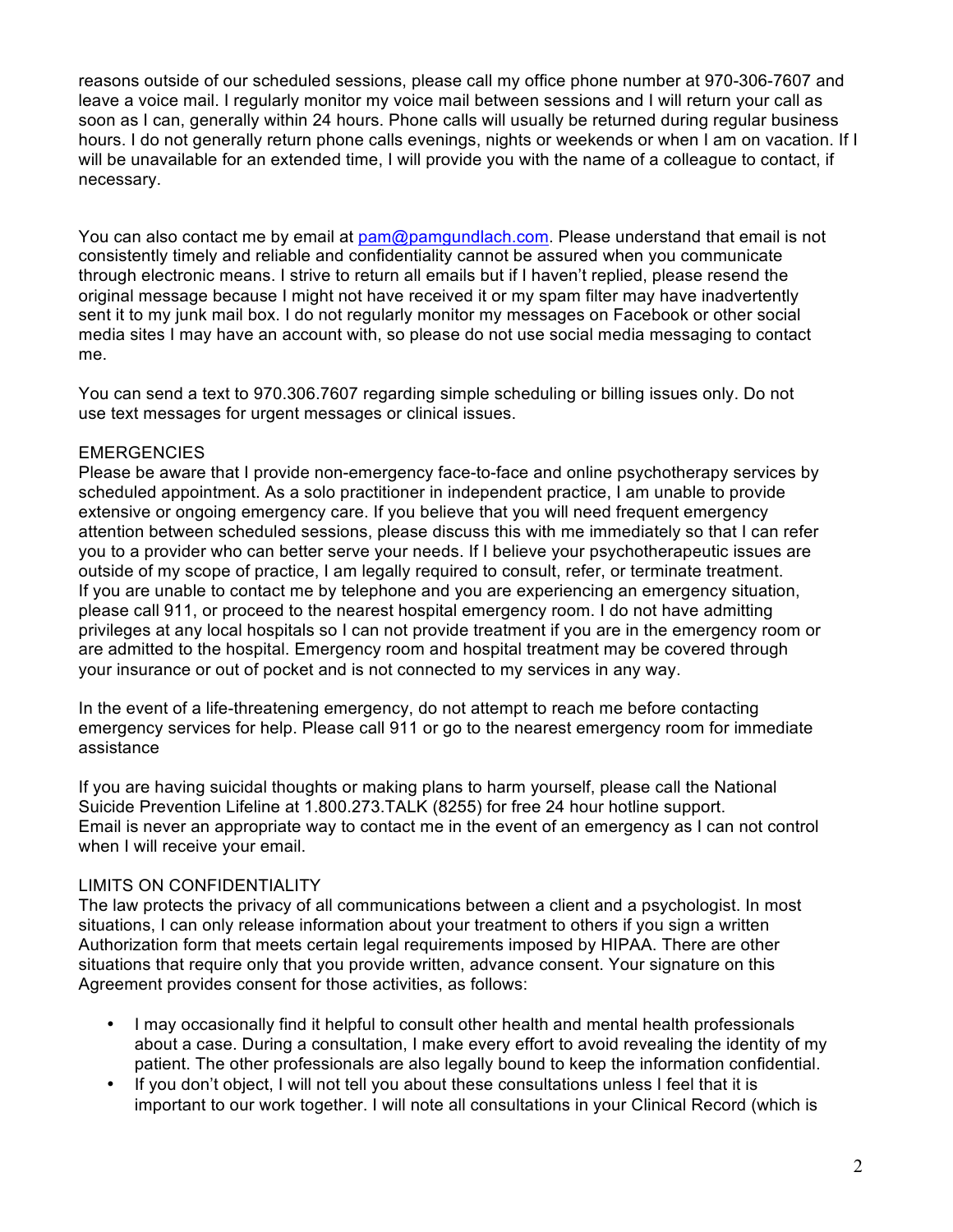called "PHI" in my Notice of Psychologist's Policies and Practices to Protect the Privacy of Your Health Information).

- I also have a contract with Counsol.com which is an online practice management system. As required by HIPAA, I have a formal business associate contract with these businesses in which they promise to maintain the confidentiality of client data except as specifically allowed in the contract or otherwise required by law. If you wish, I can provide you with a blank copy of this contract.
- If a client seriously threatens to harm himself/herself, I may be obligated to seek hospitalization for him/her, or to contact family members or others who can help provide protection. Colorado law provides that a professional may disclose confidential information only to medical or law enforcement personnel if the professional determines that there is a probability of imminent physical injury by the client to the patient or others, or there is a probability of immediate mental or emotional injury to the client.

There are some situations where I am permitted or required to disclose information without either your consent or Authorization:

- If I am directed by a judge in a court of law to reveal information, then I must do so. However, if you are involved in a court proceeding and a request is made for information concerning your diagnosis and treatment, such information is protected by the psychologistpatient privilege law. I cannot provide any information without your (or your legal representative's) written authorization, or a court order. If you are involved in or contemplating litigation, you should consult with your attorney to determine whether a court would be likely to order me to disclose information. Legal confidentiality does not apply in criminal or juvenile delinquency proceedings.
- If a government agency is requesting the information for health oversight activities, I may be required to provide it for them. If a client files a complaint or lawsuit against me, I may disclose relevant information regarding that patient in order to defend myself. There are some situations in which I am legally obligated to take actions, which I believe are necessary to attempt to protect others from harm and I may have to reveal some information about a client's treatment. These situations are unusual in my practice.
- If I determine that there is a probability that a client will inflict imminent harm on him/herself of another, I am required to take protective action which may involve disclosing information to medical or law enforcement personnel or by securing hospitalization of the client.
- If I have cause to believe that a child under 18 has been or may be abused or neglected (including physical injury, substantial threat of harm, mental or emotional injury, or any kind of sexual contact or conduct), or that a child is a victim of a sexual offense, or that an elderly or disabled person is in a state of abuse, neglect or exploitation, the law requires that I make a report to the appropriate governmental agency. Once such report is filed, I may be required to provide additional information.

If such a situation arises, I will make every effort to fully discuss it with you before taking any action and I will limit my disclosure to what is necessary.

While this written summary of exceptions to confidentiality should prove helpful in informing you about potential problems, it is important that we discuss any questions or concerns that you may have now or in the future. The laws governing confidentiality can be quite complex, and I am not an attorney. In situations where specific advice is required, formal legal advice may be needed.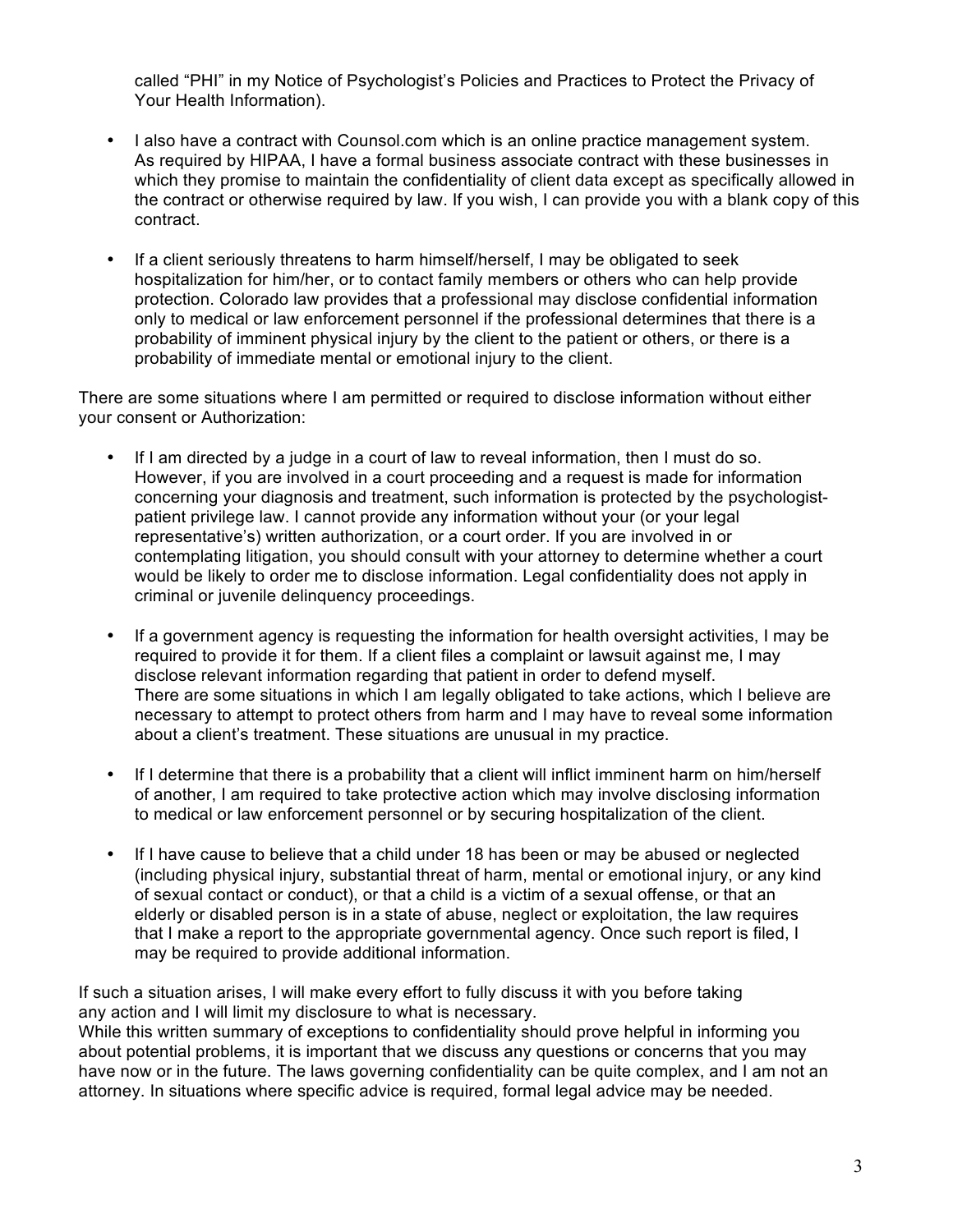### PROFESSIONAL RECORDS

The laws and standards of my profession require that I keep Protected Health Information about you in your Clinical Record. Except in unusual circumstances that involve danger to yourself and/or others, you may examine and/or receive a copy of your Clinical Record if you request it in writing. Because these are professional records, they can be misinterpreted and/or upsetting to untrained readers. For this reason, I recommend that you initially review them in my presence, or have them forwarded to another mental health professional so you can discuss the contents. In most circumstances, I am allowed to charge a copying fee. If I refuse your request for access to your records, you have a right of review, which I will discuss with you upon your request.

#### CLIENT RIGHTS

HIPAA provides you with rights with regard to your Clinical Record and disclosures of protected health information. These rights include requesting that I amend your record; requesting restrictions on what information from your Clinical Record is disclosed to others; requesting an accounting of most disclosures of protected health information that you have neither consented to nor authorized; determining the location to which protected information disclosures are sent; having any complaints you make about my policies and procedures recorded in your records; and the right to a paper copy of this agreement and my privacy policies and procedures.

#### MINORS & PARENTS

Clients under 18 years of age who are not emancipated and their parents should be aware that the law allows parents to examine their child's treatment records. However, if the treatment is for suicide prevention, chemical addiction or dependency, or sexual, physical or emotional abuse, the law provides that parents may not access their child's records. For children between 15 and 18, because privacy in psychotherapy is often crucial to successful progress, particularly with teenagers, it is my policy to request an agreement from the patient and his/her parents that the parents consent to give up their access to their child's records. If they agree, during treatment, I will provide them only with general information about the progress of the child's treatment, and his/her attendance at scheduled sessions. I will also provide parents with a summary of their child's treatment when it is complete. Any other communication will require the child's authorization, unless I feel that the child is in danger or is a danger to someone else, in which case, I will notify the parents of my concern. Before giving parents any information, I will discuss the matter with the child, if possible, and do my best to handle any objections he/she may have.

#### BILLING AND PAYMENTS

You will be expected to pay for each session at the time it is held, unless we agree otherwise. Payment schedules for other professional services will be agreed to when they are requested. If your account has not been paid for more than 60 days and arrangements for payment have not been agreed upon, I have the option of using legal means to secure the payment. This may involve hiring a collection agency or going through small claims court which will require me to disclose otherwise confidential information. In most collection situations, the only information I release regarding a patient's treatment is his/her name, the nature of services provided, and the amount due. If such legal action is necessary, its costs will be included in the claim.

#### COLORADO MANDATORY DISCLOSURE STATEMENT

In seeking the services of a mental health professional, you have certain legal rights. This document provides information that I am required to share with all clients before beginning treatment.

Please read this document carefully.

This information will also be reviewed during our first meeting.